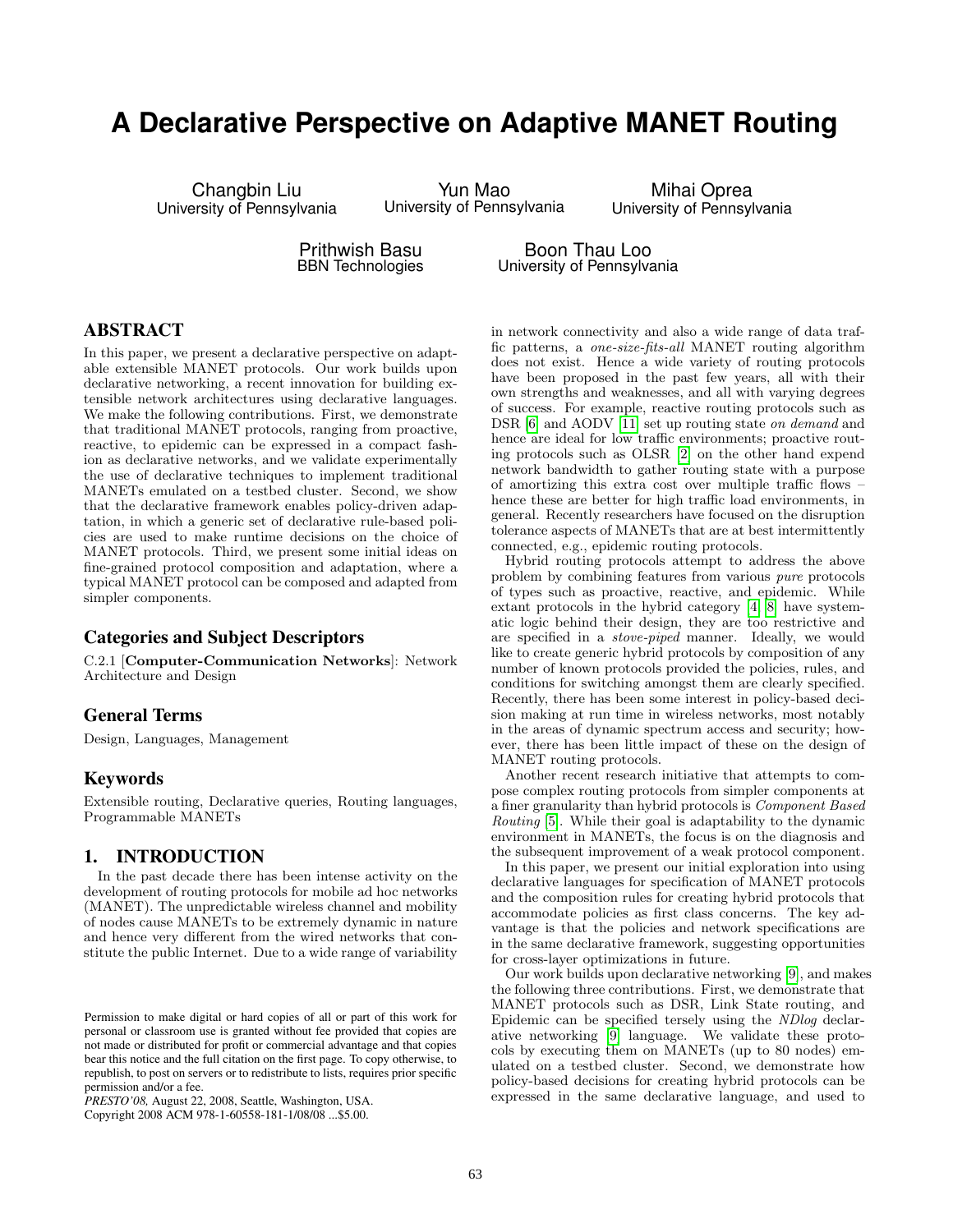switch between protocols. Third, we present some initial ideas on fine-grained protocol composition by using componentbased abstractions where functionalities are exposed as logical predicates in the declarative language. These ideas serve as a building block towards our grand vision of building adaptive MANET routing protocols from simpler components.

### 2. BACKGROUND

We first begin with a brief overview of declarative networking. The high level goal of declarative networks is to build extensible architectures that achieve a good balance of flexibility, performance and safety. Declarative networks are specified using Network Datalog (NDlog), which is a distributed recursive query language for querying networks.

Declarative queries such as NDlog are a natural and compact way to implement a variety of routing protocols and overlay networks. For example, traditional routing protocols such as the path vector and distance-vector protocols can be expressed in a few lines of code [\[9\]](#page-5-6), and the Chord distributed hash table in 47 lines of code. When compiled and executed, these declarative networks perform efficiently relative to imperative implementations.

NDlog is based on Datalog [\[12\]](#page-5-7): a Datalog program consists of a set of declarative rules. Each rule has the form  $p : -q1, q2, \ldots, qn,$  which can be read informally as "q1" and  $q2$  and  $\ldots$  and  $qn$  implies  $p$ ". Here,  $p$  is the head of the rule, and q1, q2,...,qn is a list of literals that constitutes the body of the rule. Literals are either *predicates* with *attributes* (which are bound to variables or constants by the query), or boolean expressions that involve function symbols (including arithmetic) applied to attributes.

Datalog rules can refer to one another in a mutually recursive fashion. The order in which the rules are presented in a program is semantically immaterial; likewise, the order predicates appear in a rule is not semantically meaningful. Commas are interpreted as logical conjunctions (AND). The names of predicates, function symbols, and constants begin with a lowercase letter, while variable names begin with an uppercase letter. Function calls are additionally prepended by f\_. Aggregate constructs are represented as functions with attribute variables within angle brackets  $(\le)$ . We illustrate NDlog using a simple example of two rules that computes all pairs of reachable nodes:

```
r1 reachable(\mathfrak{GS}, \mathbb{N}) : - link(\mathfrak{GS}, \mathbb{N}).
```

```
r2 reachable(@S,D) :- link(@S,N), reachable(@N,D).
```
The rules r1 and r2 specify a distributed transitive closure computation, where rule r1 computes all pairs of nodes reachable within a single hop from all input links (denoted by the neighbor, and rule r2 expresses that "if there is a link from S to N, and N can reach D, then S can reach D." By modifying this simple example, we can construct more complex routing protocols, such as the distance vector and path vector routing protocols.

NDlog supports a location specifier in each predicate, expressed with the @ symbol followed by an attribute. This attribute is used to denote the source location of each corresponding tuple. For example, all reachable and link tuples are stored based on the @S address field. The output of interest is the set of all reachable(@S,D) tuples, representing reachable pairs of nodes from S to D.

## 2.1 Dataflow Execution and Tables

NDlog queries are compiled and executed as distributed dataflows by the query processor to implement various network protocols. These dataflows share a similar execution

model with the Click modular router [\[7\]](#page-5-8), which consists of elements that are connected together to implement a variety of network and flow control components. In addition, elements include database operators (such as joins, aggregation, selections, and projects) that are directly generated from the NDlog rules. Messages flow among dataflows executed at different nodes, resulting in updates to local tables, or query results that are returned to the mobile hosts that issued the queries. The local tables store the state of intermediate and computed query results, which include the network state of various network protocols.

Predicates refer to tables which themselves are declared as soft-state with lifetimes. Event predicates (denoted with an additional "e" in this paper) are used to denote transient tables which are used as input to rules but not stored. For example, utilizing P2's [\[1\]](#page-5-9) built-in periodic keyword , node X periodically generates a ePing event every 10 seconds to its neighbor Y denoted in the link(@X,Y) predicate:

 $ePing(@Y,X)$  :- periodic( $@X,10$ ), link( $@X,Y$ ).

## <span id="page-1-0"></span>2.2 Modularity and Composability

In order to support network functionality composition and code reuse, we recently proposed language extensions to NDlog provide support for *Composable Virtual Views* (CViews) [\[10\]](#page-5-10), which define rule groups that, when executed together, perform a specific functionality. The syntax of CViews is as follows:

#### viewName(K1,K2,...,Kn, &R1,&R2,...,&Rm)

Each CView predicate has an initial set of attributes K1,K2, ...Kn which are already bound to input values read from another predicate (intuitively, these are like input parameters to a function call). The remaining attributes,  $kR1, kR2, \ldots, kRm$ , represent the return values from invoking the predicate given the input values. We illustrate using a view definition for the following CView predicate ePing(@SrcAddr, DestAddr, &RTT):

```
def ePing(@Src,Dest,&RTT) {
 p1 this.eReq(@Dest,Src,T) :-
   this.init(@Src,Dest), T=f_now().
  p2 this.eResp(@Src,T) :- this.eReq(@Dest,Src,T).
  p3 this.return(RTT) :-
    this.eResp(@Src,T), RTT=f_now()-T. }
```
Any rule that must compute the RTT between two nodes can simply include the ePing event predicate in the rule body. this is a keyword used to express the context of the CView. All predicates beginning with this are valid only locally within the ePing CView. There are two new built-in events/actions: this.init and this.return. Rule p1, upon receiving event this.init along with the query keys Src and Dest, takes the current timestamp T, and passes the data to the host Dest as a ping request. After the destination node receives it in rule p2, a ping response event is immediately sent back to the source with the timestamp. In rule p3, the source node computes the round trip time based on the timestamp and issues a this.return action that finishes the query processing.

## 3. DECLARATIVE ROUTING IN MANETS

In this section, we demonstrate how a variety of MANET protocols, ranging from proactive, reactive, to epidemic protocols can be expressed using the declarative framework. This section sets the stage for Section [4](#page-3-0) where we discuss policies for hybridizing and switching between different protocols.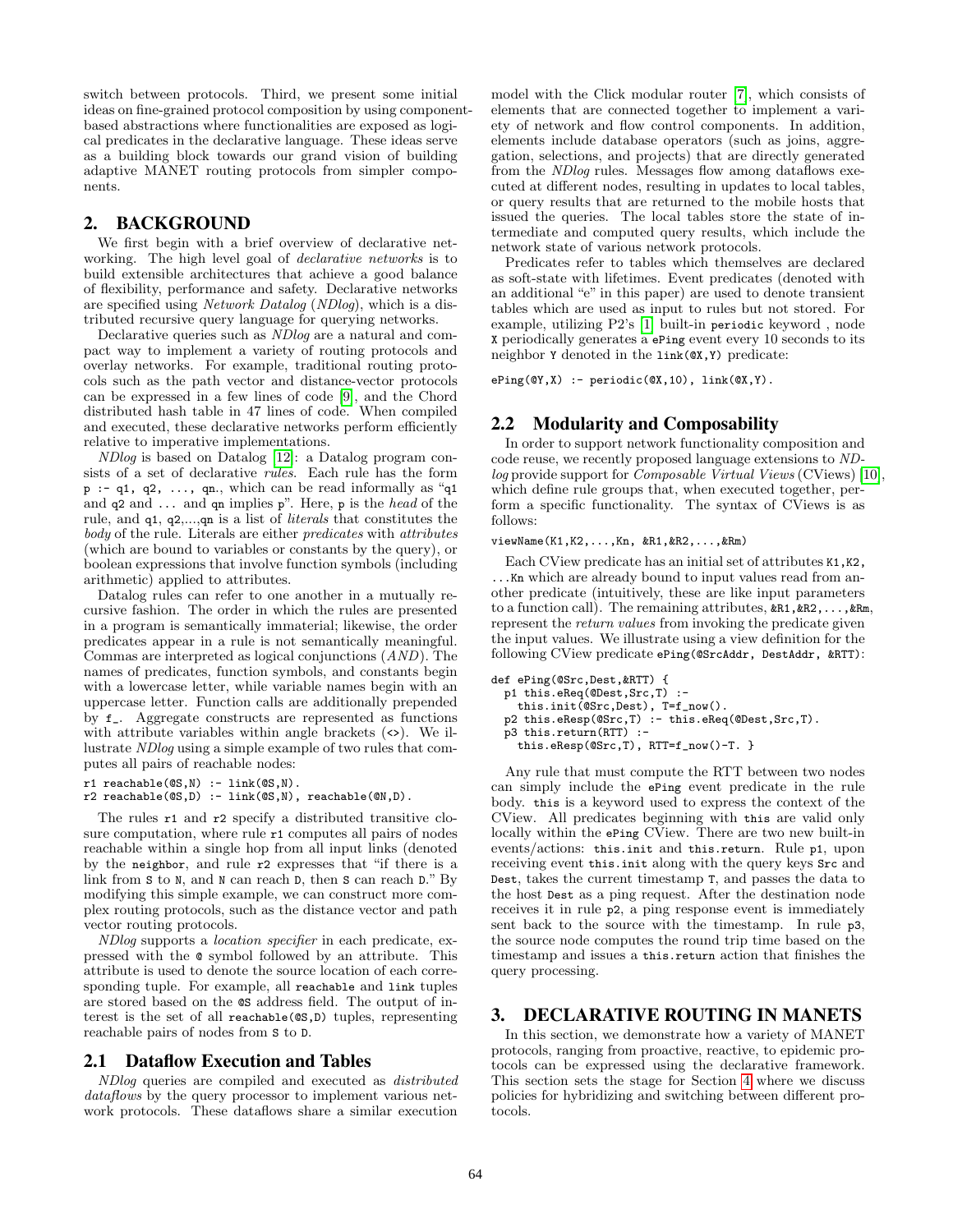#### <span id="page-2-2"></span>3.1 Proactive Protocol: Link State

A well-known proactive MANET protocol is OLSR (Optimized Link State Protocol) [\[2\]](#page-5-2). We show an example for network-wide flooding of link-state (LS) updates, as expressed by the following NDlog rules:

 $ls1 \text{ lsu}(@S,S,N,C,S) :- link(@S,N,C)$ ls2 lsu(@M,S,N,C,Z) :- link(@Z,M,C1), lsu(@Z,S,N,C,W), M!=W.

lsu(@M,S,N,C,Z) is a link state update (LSU) corresponding to link(S,N,C). This tuple is flooded in the network starting from source node S. During the flooding process, node M is the current node it is flooded to, while node Z is the node that forwarded this tuple to node M.

Rule ls1 generates a lsu tuple for every link at each node. Rule ls2 states that each node Z that receives a lsu tuple recursively forwards the tuple to all neighbors M except the node W that it received the tuple from. Datalog tables are set-valued, meaning that duplicate tuples are not considered for computation twice. This ensures that no similar lsu tuple is forwarded twice.

To flood the LSUs periodically, one can utilize the periodic keyword, to flood once in every period. Also, if efficient flooding is desired (as in OLSR), the following rules olsr1- 2 are modified from the previous two rules to only forward LSUs to a subset of neighbors known as multipoint relays  $(MPR)^1$  $(MPR)^1$ , denoted as mpr predicates (M is an MPR of  $Z$ ) which themselves could be defined with additional rules, but are omitted here due to paucity of space.

```
olsr1 lsu(@S,S,N,C,S) :- periodic(@S,10),
        link(@S,N,C).
olsr2 lsu(@M,S,N,C,Z) :- mpr(@Z,M,C1),
        lsu(@Z,S,N,C,W), M!=W.
```
Once the entire network topology, i.e., all the links, are available at each node, additional rules are required in order to compute the shortest paths with minimum cost C for each source  $S$  and destination  $D$ . These rules take as input the local lsu tuples generated, and essentially result in the execution of the Dijkstra's algorithm locally. They are shown as follows:

```
bp1 path(@M,S,N,P,C) :- lsu(@M,S,N,C,W),
          P=f_init(S,N).
bp2 path(@M,S,D,P,C) :- lsu(@M,S,N,C1,W),
          path(@M,N,D,P2,C2),
          C=C1+C2, P=f_{concatPath}(S,P2).
bp3 bestPathCost(@M,S,D,min<C>) :- path(@M,S,D,P,C).
bp4 bestPath(@M,S,D,P,C) :- bestPathCost(@M,S,D,C),
          path(@M,S,D,P,C).
```
In rule bp1, paths with two hops are built from every link, while in rule bp2 paths are recursively constructed by concatenating shorter path with links. Rule bp3 computes the minimum cost for paths with same sources and destinations, and rule bp4 finally computes the best path.

#### <span id="page-2-3"></span>3.2 Reactive Protocol: Source Routing

Next, we demonstrate a reactive protocol based on DSR. The following set of rules show the route discovery of DSR (rules dsr1-4) followed by the route response (rules dsr5-6) traversing the best reverse path from destination to source.

```
dsr1 eRouteReq(@N,S,D,P,C) :- eQuery(@S,D),
          link(es, N, C), P=f_init(S).
dsr2 eRouteReq(@Z,S,D,P,C):-
          shortestRoute(@N,S,D,P1,C1),
          link(@N,Z,C2),
          C=C1+C2, P=f_{\text{concatPath}}(P1, S).
dsr3 minCost(@N,S,D,min<C>) :-
```

```
routeReq(@N,S,D,P,C).
dsr4 shortestRoute(@N,S,D,P,C) :-
          minCost(@N,S,D,C),
          routeReq(@N,S,D,P,C).
dsr5 eRouteReply(@Z,S,D,P2,P1,C) :-
          eRouteReq(@N,S,D,P2,C), N==D,
          Z=f_last(P2),P1=f_removeLast(P2).
dsr6 eRouteReply(@Z,S,D,P,P1,C) :-
          eRouteReply(@Z,S,D,P,P2,C), Z=f_last(P2),
          f_size(P2)>0, P1=f_removeLast(P2),
```
In DSR, a requesting node S issues an initial route request, denoted by eQuery(@S,D) event in rule dsr1. This results in a eRouteReq message tuples that is generated and recursively forwarded along all links (rules dsr2). The routeReq table is used to cache current route requests. To prune unnecessary paths, rules dsr3-4 ensures that only the shortest path from the initial node S to the intermediate node N is maintained.

Upon reaching the destination node D, rule dsr5 generates a eRouteReply message that is then sent back recursively via rule dsr6 along the computed best reverse path back to the requesting node S. The functions f\_last and f\_removeLast returns and removes the last node from a path respectively. Rule dsr6 reaches the initial requesting node S when the remaining path is of length 0.

The rules for AODV [\[11\]](#page-5-1) share similarities with DSR above, where only the next hop rather than the entire path is maintained.

#### <span id="page-2-4"></span>3.3 Epidemic Protocols

Epidemic routing [\[16\]](#page-5-11) and its variants such as PREP [\[13\]](#page-5-12) have been proposed for reliable delivery in intermittently connected  $\widehat{M}$ ANETs<sup>[2](#page-2-1)</sup>. A key reliability component of such protocols is the summary vector exchange as illustrated by the rules e1-4 below:

```
e1 eBitVecReq(@Y,X,V):- summaryVec(@X,V),
          eDetectNewLink(@X,Y).
e2 eBitVecReply(@X,Y,V):- eBitVecReq(@Y,X,V1),
          summaryVec(@Y,V2),
          V=f_vec_AND(V1,f_vec_NOT(V2)).
e3 eNewMsg(@Y,I,S,D):- eBitVecReply(@X,Y,V),
          msgs(@X,I,S,D),
          f_{vec,in}(V,I)==true.e4 msgs(@Y,I,S,D):- eNewMsg(@Y,I,S,D).
```
In rule e1, node X detects that a new link comes to be available, then it retrieves its local (summaryVec) table, consisting a bit vector where the  $i^{th}$  bit denotes the receipt of the  $i^{th}$  message, and then generates a eBitVecReq request to the neighbor Y connected by the new link. Upon receiving the request, node Y performs a bitwise AND operation between the incoming summary vector V1 and the negation of local summary vector V2 to generate a new vector V which is sent back to X. This new vector V denotes messages seen by X but not Y. Rules e3-4 then enables node X to filter local messages to be sent based on the bit vector V stored in the reply, which are then buffered in the local msgs table for transmission.

PREP is an extension of the basic epidemic protocol, where transmissions of messages are prioritized based on the remaining lifetimes of individual messages. This can be done elegantly in NDlog by sorting the msg table based on a userdefined ranking function, and then have forwarding rules that take the msgs table as input, and transmit based on the sorted order.

### 3.4 Preliminary Evaluation

We perform an initial evaluation of the three classes of MANET protocols described above: proactive LS (Section [3.1\)](#page-2-2),

<span id="page-2-0"></span><sup>&</sup>lt;sup>1</sup>The union of the neighbor sets of MPRs of any node X is equal to the set of 2-hop neighbors of X.

<span id="page-2-1"></span> $^2 \mathrm{These}$  are a class of disruption tolerant networks or DTNs.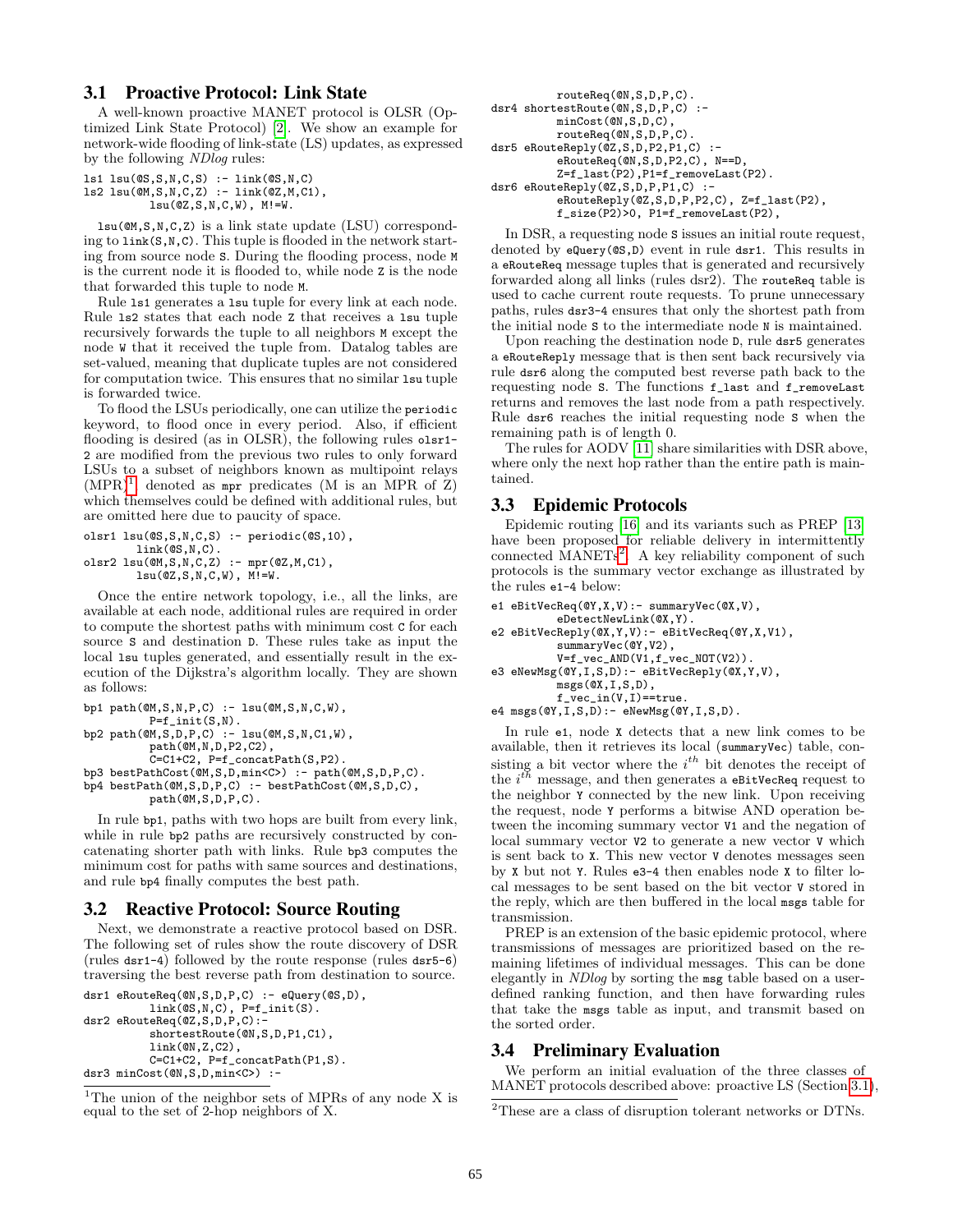

<span id="page-3-1"></span>Figure 1: Per-node Communication Overhead (KB) for LS



Figure 2: Per-node Communication Overhead (KB) for DSR.



<span id="page-3-3"></span>Figure 3: Average Message Delivery Latency (s) for Epidemic

reactive DSR (Section [3.2\)](#page-2-3), and epidemic (Section [3.3\)](#page-2-4). We base our evaluation on the P2 declarative networking system [\[1\]](#page-5-9). We focus on evaluating the aggregate bandwidth utilization for all protocols, and in the case of the epidemic protocol, we additionally measured the message delivery time given a disconnected network. The experiment for our evaluation is carried out on a local cluster with eight Pentium IV 2.8GHz PCs with 2GB RAM running Fedora Core 6 with kernel version 2.6.20, which are interconnected by high-speed Gigabit Ethernet. When executing the LS and DSR protocols, we emulate connectivity in a wireless environment by initializing the link table of each node such that every node has three neighbors. This setup allows us to validate the scalability trends (in terms of bandwidth utilization)) of each protocol. As future work, we intend to experiment with executing our system on a wireless testbed such as ORBIT [\[15\]](#page-5-13). On an actual testbed, the rules to be executed remain the same, with the main difference being that the link table at each node will be determined by actual wireless connectivity. We summarize our results as follows:

Link-state protocol: In our first experiment, we execute the LS protocol as described in Section [3.1.](#page-2-2) In our protocol, we measure the aggregate communication overhead required for each node to propagate all its LSUs to all other nodes. Upon receiving the LSUs, each node then executes rules for computing the shortest paths. Figure [1](#page-3-1) shows that the per-node communication overhead increases linearly as the network size increases, a scalability trend that one would expect in a link state protocol.

Dynamic source routing: In our second experiment, we execute the DSR protocol as described in Section [3.2.](#page-2-3) Given a network size of 20, we generated route request queries from random sources to destinations. Figure [2](#page-3-2) shows that, as expected, the per-node communication overhead increases linearly as the number of route request increases. We note a similar linear trend when we fix the number of queries, but increase the network size.

Epidemic: In our final experiment, we measured the average message delivery latency of the epidemic protocol as described in Section [3.3.](#page-2-4) In our experimental setup, we emulated a partially connected network by ensuring that at any point in time, only 10% of all possible links are available, and periodically, changing the availability of links. Given the constant churn of link availability, messages are injected into network from random sources and epidemically routed until reaching their destinations. For each message, we measured the *delivery latency*, which is determined by the time lag between message injection and arrival at the destination. Figure [3](#page-3-3) shows the average message delivery latency where five messages are injected every second. The average latency increases approximately linearly as the network <span id="page-3-2"></span>size increases. As we increase the rate at which messages are injected, the graph becomes quadratic as queuing delays increase the time for messages to be routed to destinations.

## <span id="page-3-0"></span>4. ADAPTIVE ROUTING IN MANETS

Building upon the basic declarative MANET protocols in the previous section, we demonstrate the construction of composite protocol behaviors by applying appropriate policies to available declarative protocol code. Such protocol behaviors are often necessary in MANETs for adapting to a wide range of network and traffic conditions. We describe two mechanisms for achieving this: *policy-driven hybrid pro*tocols and component-based routing.

#### <span id="page-3-4"></span>4.1 Policy-Driven Hybrid Protocols

Hybrid protocols attempt to combine the best features from various pure protocols and attempt to operate in one of the constituent modes depending on the network dynamics, traffic conditions, and other requirements such as reliability, security etc. If there were a perfect oracle that could learn about the entire network state, it would be easy to write switching rules for representing hybrid protocols in the sense that a node could decide to always run the optimal protocol that is most appropriate for the current scenario.

In the absence of this global information at every node in the network, it is still possible to write a generic set of policies that can allow run-time adaptation based on local state available at each node. However, characterizing the optimality and stability of such composite protocols in a general sense is an open and orthogonal problem. In this paper, we focus on demonstrating how hybrid composition could be facilitated with little effort using the declarative paradigm. Stability and optimality analysis is an interesting topic for future research.

#### *4.1.1 Hybrid Link State Routing*

A well-known LS routing variant for handling moderate to high rate of change in network topology is Hazy Sighted Link State routing (HSLS) [\[14\]](#page-5-14). This protocol attempts to control the scope and frequency of its LSU broadcast scheme based on the topology of the network. The basic principle of HSLS is that a node should not be affected significantly by link dynamics due to mobility or failure in a portion of network that is far away from it. Hence unlike the pure LS protocol which performs a network wide flood of all LSUs, HSLS sends LSUs to the  $2^k$  hop neighbors of a node with a period equal to  $2^kT_e$ , where  $T_e$  is a nominal period. If link dynamics are high, pure LS starts thrashing because remote nodes could receive an LSU corresponding to a link that has long vanished.

Policy rules used in HSLS are expressed as follows: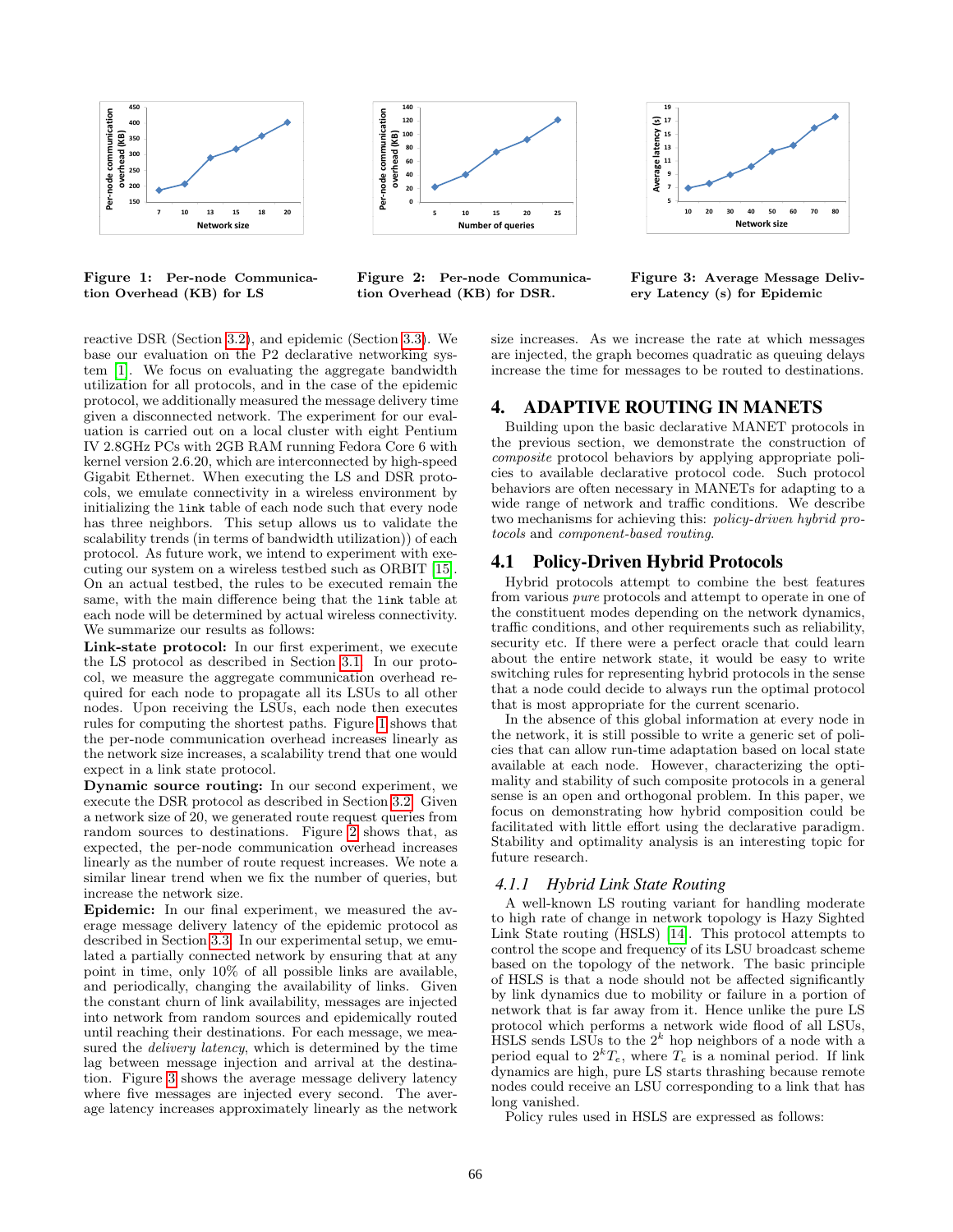```
hsls1 lsu(@S,S,N,C,S,TTL) :- periodic(@S,T),
            \mathtt{link}(\mathbb{GS},\mathtt{N},\mathtt{C}), T=f_pow(2,K)*Te,
            TTL=f_pow(2,K), K=range[1,10].
hsls2 lsu(@M,S,N,C,Z,K-1) :- lsu(@Z,S,N,C,W,K),
            link(@Z,M,C1), K>0, M!=W.
```
The primary disadvantages of HSLS is that it sacrifices optimality in routing to the need for scalability. This is because it gathers imperfect information about the network topology and computes routes on this topology. Imperfect topology knowledge may result in computation of suboptimal routes, and this effect can be pronounced in somewhat dynamic but sparsely connected topologies. Hence, if the link average availabilities (AA) [\[13\]](#page-5-12) (a metric that is described in detail in Section [4.2\)](#page-4-0) stop fluctuating wildly in most parts of the network as indicated by gathered LSUs, one may decide to revert back to pure LS routing since that may yield nearoptimal routes with a lower stretch. Rule hsls1 is periodically fired, and the period of execution depends on  $2^{K-1}$ .

Based on the HSLS rules above, one can further define a generic policy that allow us to switch between HSLS and LS based on the computed average AA of all links collected in the network. The average AA threshold below which to switch to pure LS is a configuration parameter that is set either by analysis or experimentation.

```
#include ls1, ls2, hsls1, hsls2
#define THRES 0.5
```

```
s1 averageLinkAvail(@M,AVG<AA>) :-
```

```
lsu(@M,S,N,AA,Z,K).
```
s2 useHSLS(@M) :- averageLinkAvail(@M,AA), AA>THRES. s3 useLS(@M) :- averageLinkAvail(@M,AA), AA<=THRES.

#include is a macro used to include earlier rules. Rule s1 computes at node M, the average AA of all links gathered from the different LSUs that pass through M. Rules s2-3 generate useHSLS and useLS predicates which are then added to rules hsls1 and ls1, respectively.

To encode a new policy (e.g. use LS instead of HSLS when the network is sparse with high frequency of link updates), one only needs to modify the above rules to generate useHSLS and useLS without having to change the rules for the individual protocols themselves. The main point is not whether one policy is superior to another, but rather that the declarative framework makes such policy specifications concise and flexible.

#### *4.1.2 Hybrid Proactive-Epidemic*

As an alternative example, one can utilize a hybrid proactiveepidemic protocol, useful in a disruption-tolerant setting. This hybrid protocol switches between two modes of operation: (1) single path LS routing in well connected parts of the network, and (2) multi-path epidemic style routing in disrupted parts of the network. This is similar to the Anxiety-Prone Link-State (APLS) protocol [\[8\]](#page-5-4) developed for the SPINDLE DTN project. The following set of rules demonstrate the ease at which these policies are implemented:

```
#include bp1, bp2, bp3, bp4
```

```
#define THRES 1.2
```

```
pe1 useEpidemic(@M,S,D) :- bestPath(@M,S,D,P,C),
          C>THRES.
```

```
pe2 useLS(@M,S,D) :- bestPath(@M,S,D,P,C), C<=THRES.
```
In the rules above, at any node M, bestPath computes the cost of the shortest path between S and D, which is then used by rules pe1-2 to determine whether to use LS or epidemic routing. Intuitively, low values of path cost indicate that S and D are in a connected component whereas high values indicate that link availability is low, or LS information is unavailable or stale, hence an epidemic protocol is desired under those circumstances to improve delivery probability.

Note that while the first example illustrates switching the underlying dissemination scheme, the latter illustrates how to switch the route computation and forwarding. The declarative framework and compact specifications make it easy to write other (more intelligent) switching rules in this scenario.

# <span id="page-4-0"></span>4.2 Component Based Routing

In the second aspect of adaptive MANETs, we describe how components of certain routing protocols, if specified declaratively, could become useful in protocol composition. We utilize the CView functionality described in Section [2.2](#page-1-0) for composing rules into modular groups. Using CViews, a set of basic components that are used by proactive, reactive, or epidemic routing protocols can become declarative building blocks and could be shared across a multitude of adaptive protocols. The components could be executed upon occurrence of certain events (like in the event-condition-action paradigm). The vision is that a routing protocol can evolve depending on network and traffic conditions rather than being stove-piped as they currently are. Examples of such components include neighbor discovery by periodic heartbeats, path discovery by scoped flooding, path computation and maintenance on local topology database, and epidemic synchronization of data among neighbors using summary vectors. We illustrate two such components below. A protocol designer can use such components in bodies of rules similar to the ones shown in Section [4.1](#page-3-4) and develop new adaptive MANET routing protocols.

## *4.2.1 Link Availability Component*

Short for average availabilities, AA [\[13\]](#page-5-12) is a novel metric of link used to measure the average fraction of time in the near future that the link will be available for use. AA is calculated as the total time since a link was detected divided by the total time that link's status is up. AA can be encapsulated as a neighbor discovery module, which may be the most straightforward sharable component reusable across multiple protocols. We present a more complex linkAA CView example as following rules for computing link availability used in our earlier discussion of hybrid protocols.

```
def linkAA(@S,N,&AA,&Status) {
  aa1 this.return(AA, Status):
    this.init(@S,N), link(@S,N,UP,T_b,T_p,T_up),
    AA=(T_up+f_now()-T_p)/(f_now()-T_b), Status=UP.
  aa2 this.return(AA,Status):-
    this.init(@S,N), link(@S,N,DOWN,T_b,T_p,T_up),
    AA=T_up/(f_now()-T_b), Status=DOWN.
  aa3 link(@S,N,UP,f_now(),f_now(),0):-
    eDetectNewLink(@S,N).
  aa4 link(@S,N,UP,T_b,f_now(),T_up):-
    eDetectOldLink(@S,N),
    link(@S,N,DOWN,T_b,T_p,T_up).
  aa5 link(@S,N,DOWN,T_b,f_now(),T_up1):-
    eDetectFailLink(@S,N),
    link(@S,N,UP,T_b,T_p,T_up),
    T_{up1}=T_{up}+(f_{now()}-T_{p}).
```
For each node S, the linkAA CView takes as input the neighbor N, and returns the AA metric and status Status for the link from S to N. The link table contains six attributes to store link information: (1) where this link is stored, (2) the neighbor endpoint of the link, (3) link's status which can be up or down denoted by UP and DOWN,  $(4)$  T\_b which means the time when this link was originally detected, (5) T\_p which means the most recent time when link's status changed, and (6) T\_up which means the total link uptime.

When the linkAA CView is used as input in a rule body, if link's status is up, its total uptime will be  $T_{\text{up}}$  plus current time minus T\_p, thus in rule aa1 AA will be calculated as the total time since this link was detected divided by the total uptime. If link's status is down, its total uptime will be T\_up, and this situation is stated in rule aa2. In rule aa3,